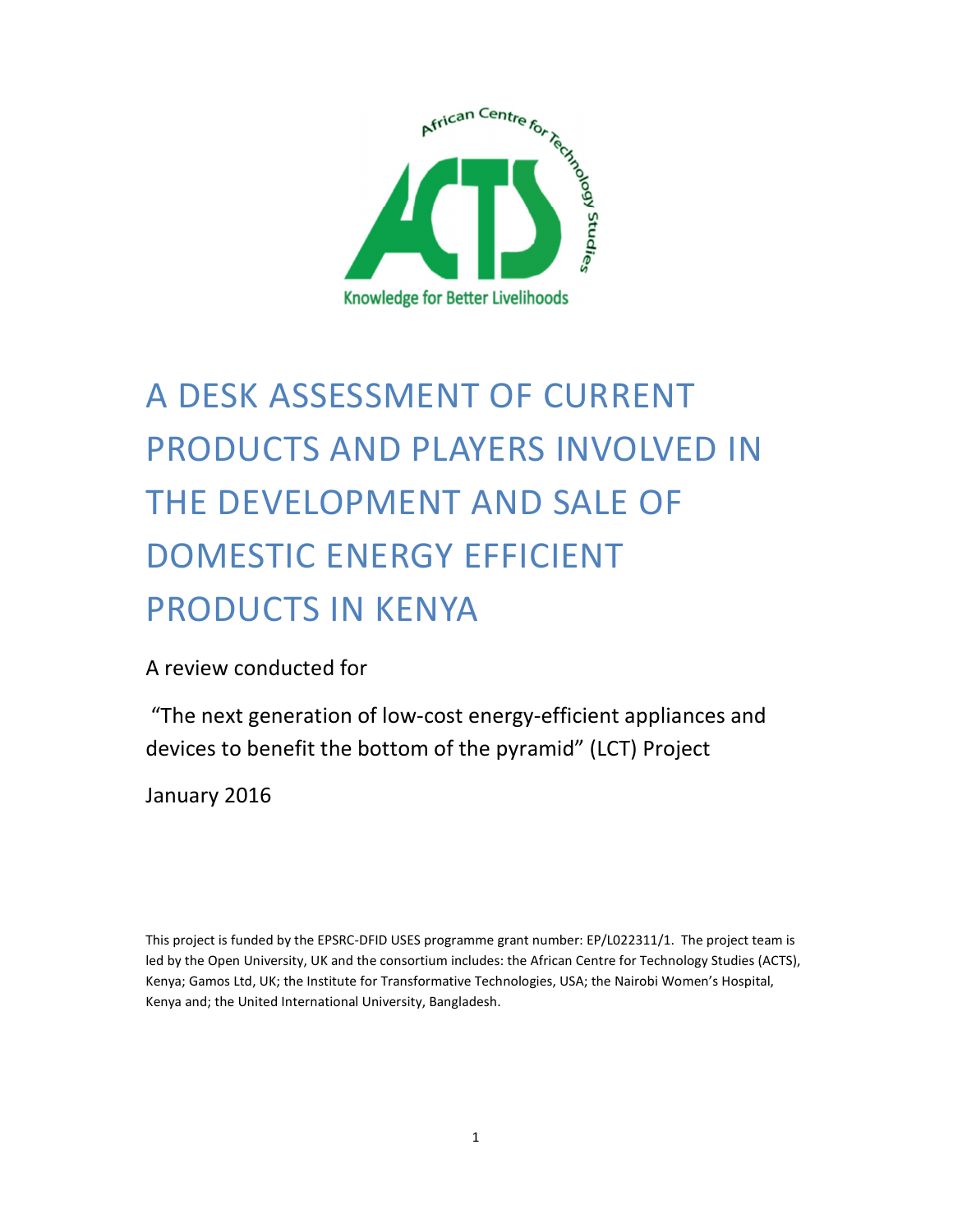# **CONTENTS**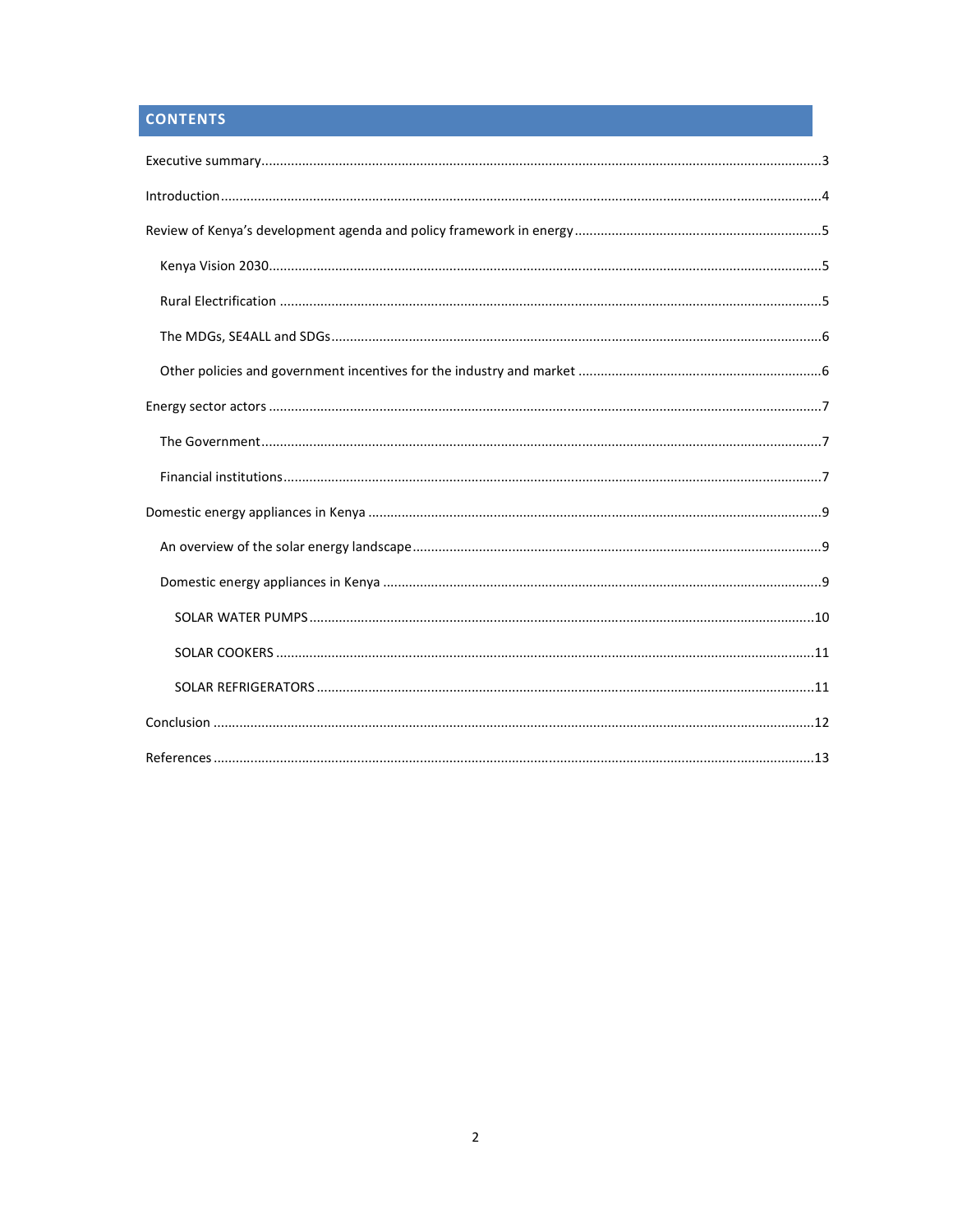#### **EXECUTIVE SUMMARY**

In recent years, there has been a significant increase in activities to provide energy to low-income households and communities in developing countries, through rural electrification schemes, the promotion of micro-grids and other methods. Increasingly there is recognition of the need for this energy to be sustainable. As a result a significant effort is being made to increase the percentage of power generated by renewable sources, notably wind and solar. Kenya has identified energy as one of the key infrastructure enablers for the country's economic and social development and has one of the highest penetrations of solar products in Africa.

This paper focuses on Kenya and assesses the current state of the market for domestic low cost, energy efficient appliances. It focuses on the national policy environment, the players involved in the market and the current status of product availability. The paper informs efforts in the LCT project to determine the top priority low cost, energy efficient technologies for Kenya.

Kenya's strategic plan has been driven by its national development strategy known as 'Vision 2030', the national energy access scale up programme and international goals (initially the Millennium Development Goals and more recently the Sustainable Energy for All programme (SE4ALL) and the Sustainable Development Goals).

Kenya has a vibrant industrial, manufacturing and retail sector and is moving forward in its efforts to reduce poverty in the country. It is for this reason that Kenya has one of the highest penetration rates for solar products in Africa. The market for domestic renewable energy products is dominated by the private sector (for profit and not-for profit) as well as public sector actors (donors and the government). This has been assisted by international finance opportunities, vibrant market competition in Kenya with a variety of products available on the market.

This project has focused attention on the current state of the market in relation to the following domestic appliances which are the focus of this project: **s**olar pumps for irrigation, solar household refrigeration and solar cookers. We find that solar pumps are available through numerous suppliers; solar refrigeration options are available but are extremely expensive and solar cookers have not really caught on due to the dominance of improved cookstoves.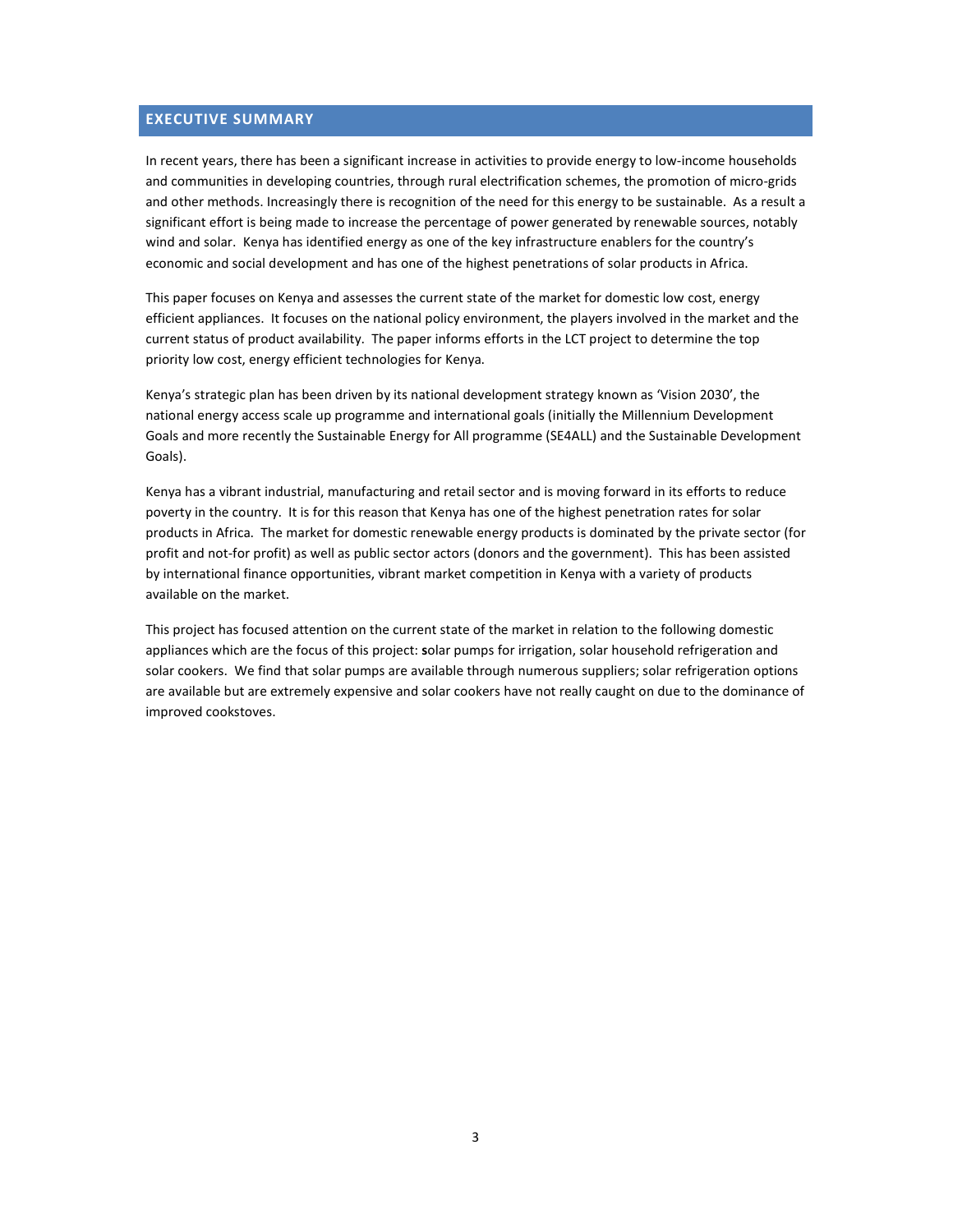#### **INTRODUCTION**

Kenya could be considered somewhat of a leader in Africa in the renewable energy sector in recent years. Investments in the field have gone from very small investments to over US\$1.3 billion by 2010 (UNEP, 2011). Kenya is has the highest number of solar power systems installed per capita in the world and is the largest producer of geothermal power in Africa. The Government of Kenya in its 'Vision 2030', a program to transform Kenya into a newly industrializing, middle-income country, places a significant emphasis on the role of energy as an infrastructure enabler for economic and social development. However, connectivity to the national grid in Kenya currently stands at only 28% (Oxford Business Group, 2016), while those that have power often have erratic and unreliable supply. This makes low cost energy efficient products, not simply alternative (renewable) power generation sources, extremely important.

This project is focused on understanding the top- priority low-energy technologies that have the potential to improve lives at the Bottom of the pyramid (BoP). It will do this through a focus on the context and culturespecific design and operational parameters of these technologies and how the technologies will be constructed and commercialized at those levels. It will investigate the current innovation system created to develop a continuous pipeline of pro-poor energy-related technologies. It will also investigate the types of new partnerships and business models that will lead to the uptake of innovative low cost energy efficient technologies in Kenya.

As an initial step in this project, this paper outlines the findings of a desk review of the current state of the market for a selection of domestic energy appliances available in Kenya and which the LCT project is likely to focus on. The review outlines the policy environment currently effecting energy technology development and diffusion, the current actors involved and the products currently available.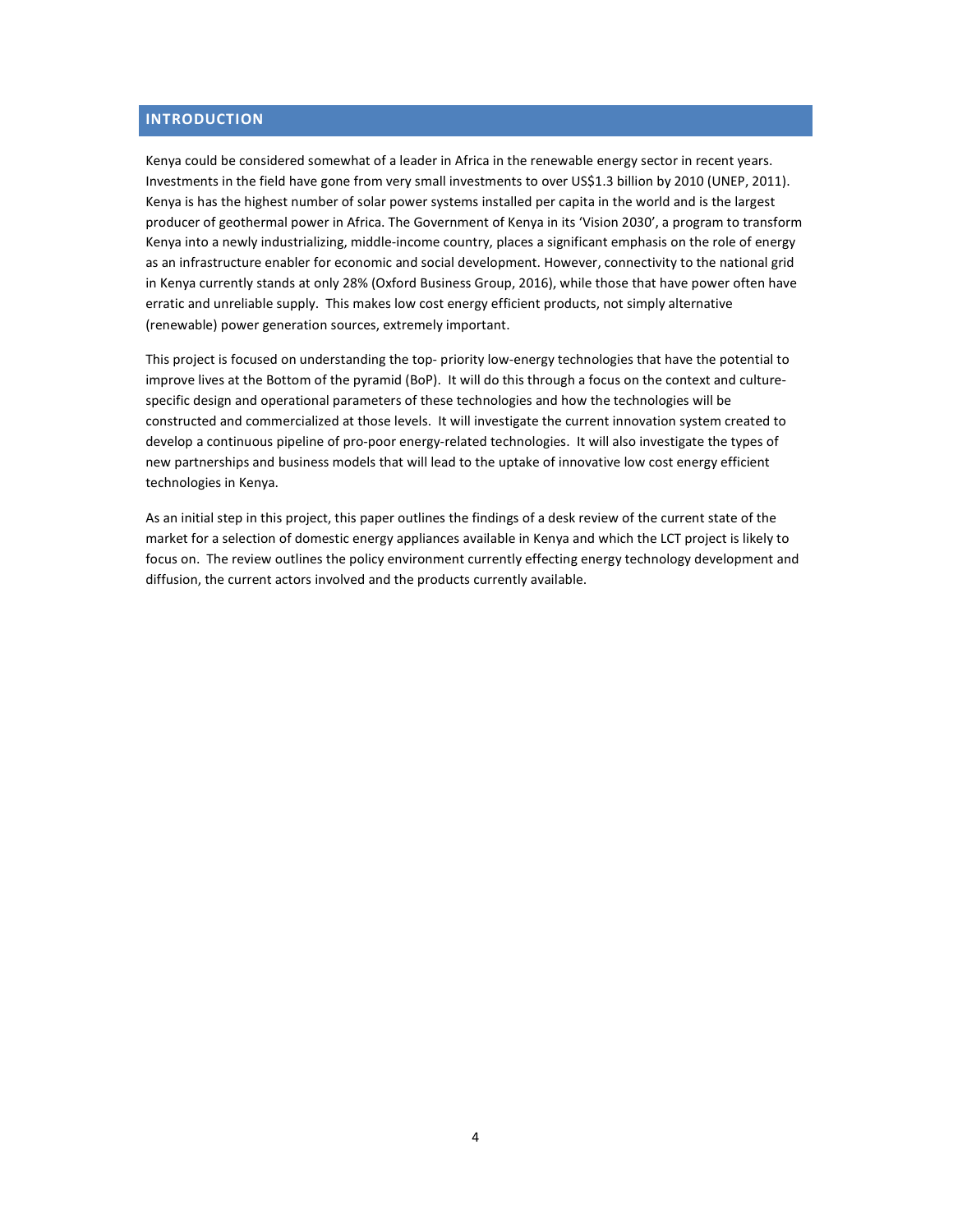#### **REVIEW OF KENYA'S DEVELOPMENT AGENDA AND POLICY FRAMEWORK IN ENERGY**

A variety of policy initiatives have shaped Kenya's energy sector and technology development in this area in recent years. The major initiatives are outlined below.

#### KENYA VISION 2030

Kenya's Vision 2030 is the country's development programme covering the period 2008 to 2030. Its objective is to "help transform Kenya into a newly industrializing, middle-income country providing a high quality of life to all citizens by 2030 in a clean and secure environment" (GoK, 2013) and links itself to meeting the Millennium Development Goals (MDGs) for Kenyans. The vision is anchored on 3 key pillars which each have a series of flagship projects associated to them in key sectors:

**The economic pillar** – This focuses on achieving an economic growth rate of 10% per annum which can be sustained until 2030. Key sectors promoted under this pillar include tourism, agriculture, manufacturing and the oil and gas sector to name a few.

**The social pillar** – this seeks to create just, cohesive and equitable social development and focuses on the key sectors of health, education, water and sanitation, population and housing, gender, youth and culture.

**The political pillar** – this pillar is focused on creating a democratic society with transparent and accountable governance structures to reduce conflict in society.

Vision 2030 acknowledges the fact that these pillars will only be strengthened if a set of enabling forces and factors are addressed. One of these is energy. The document says of energy:

"Development projects recommended under *Vision 2030* will increase demand on Kenya's energy supply. Currently, Kenya's energy costs are higher than those of her competitors. Kenya must, therefore, generate more energy at a lower cost and increase efficiency in energy consumption. The Government is committed to continued institutional reforms in the energy sector, including a strong regulatory framework, encouraging more private generators of power, and separating generation from distribution. New sources of energy will be found through exploitation of geothermal power, coal, renewable energy sources, and connecting Kenya to energy-surplus countries in the region." (GoK, 2007b)

#### RURAL ELECTRIFICATION

It is estimated that only 5% of rural households are connected to the grid despite grid connection expanding by around 10% per year in recent years (Oxford Business Group, 2016). The Rural Electrification Authority (REA) has been charged, since 2007, with the mandate of implementing the Rural Electrification Programme. REA is expected to increase the speed of implementation of projects lined up for implementation throughout the country that will see power reach the most remote areas. Currently, the Authority is developing a rural electrification master plan to provide a framework for the selection of projects that are supported.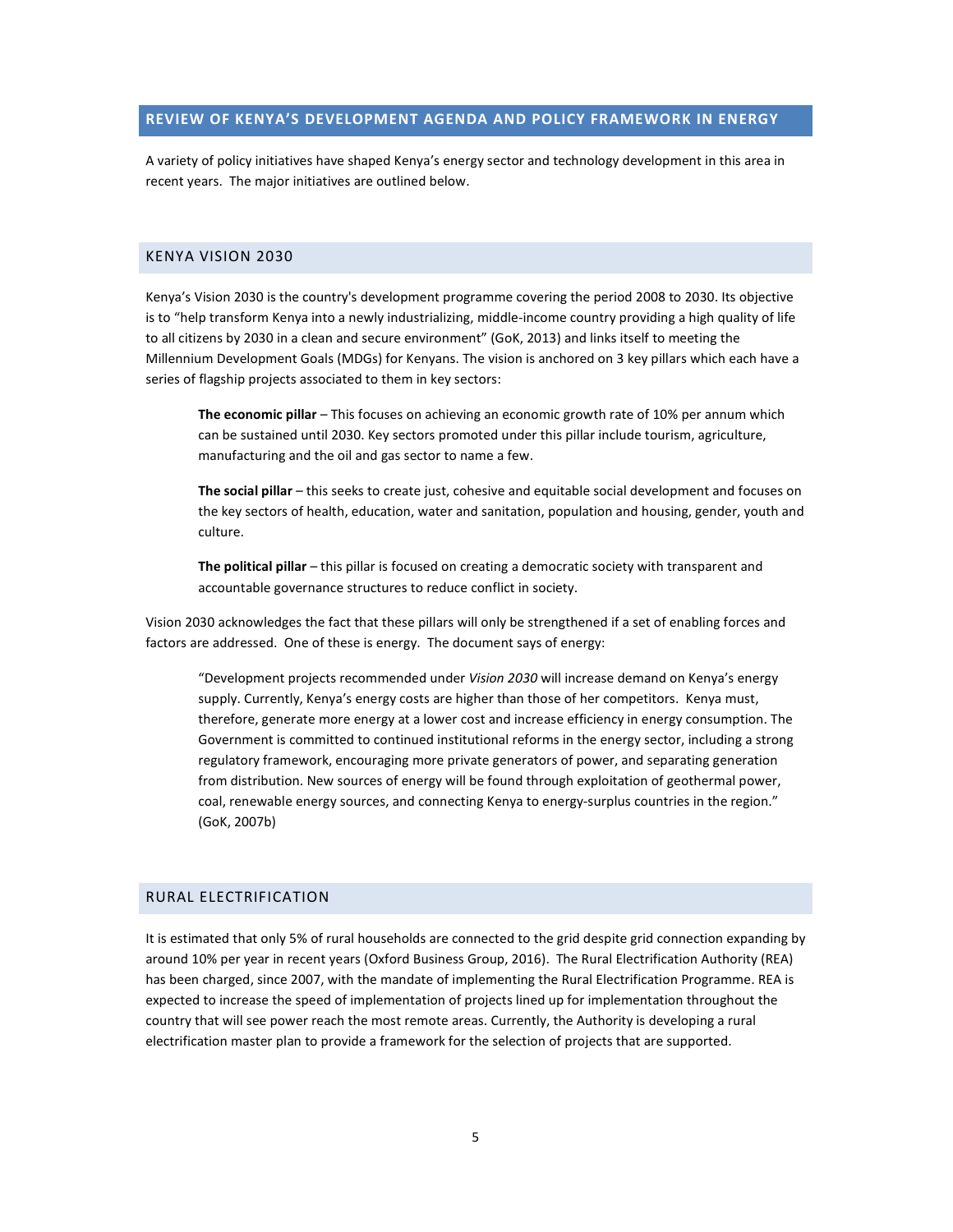#### THE MDGS, SE4ALL AND SDGS

Supply of adequate and affordable types of energy for growth and development is the central theme of the Kenyan government's energy policy. Vision 2030 was grounded in a need to meet the Millennium Development Goals (MDGs) by 2015. Since Vision 2030 was published two additional international policy initiatives have been launched which impact Kenyan policy activities in the energy sector. The Sustainable Energy for All (SE4ALL) initiative launched in 2011 by the UN and the more recent introduction of the global Sustainable Development Goals (SDGs), notably SDG7 focusing on access to affordable, reliable, sustainable and modern energy for all. Kenya is currently developing its SE4ALL Action Agenda and Investment Prospectus (http://se4allkenya.com/) while SDG7 is seen as instrumental to the Vision 2030 goals (see http://se4allforum.org/content/kenya)

#### OTHER POLICIES AND GOVERNMENT INCENTIVES FOR THE INDUSTRY AND MARKET

There are also a number of additional policy instruments that have been developed in Kenya which are influencing the energy market in Kenya and the development and deployment of domestic energy appliances. A list of some of the key instruments are outlined below in a non-exhaustive, non-ranked manner:

**Feed-in tariff policy** – This was launched in 2008 but has not been widely taken up. In 2015 the first four feed-in agreements were signed to enable the four companies to sell their excess energy produced through their own power generation operations using biomass, solar, wind and hydro back to the national power company for use in the national grid.

**Zero rated import duty and value added tax exemption** – these were granted in 2011 on all renewable energy equipment and accessories.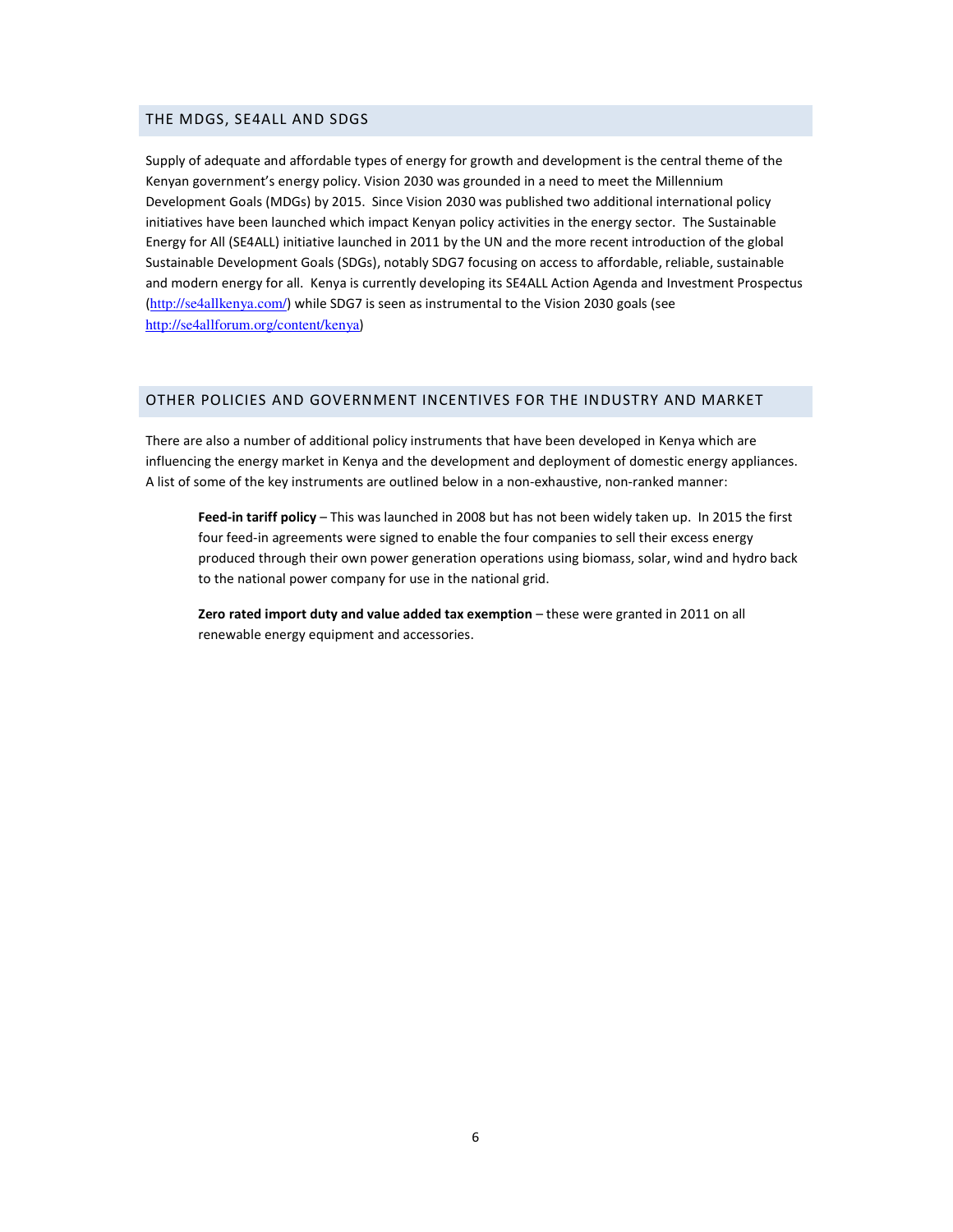#### **ENERGY SECTOR ACTORS**

There are a number of different actors performing different roles in Kenya, these includes; the government, financial institutions, private sector, research institutions, development partners and civil society organizations.

#### THE GOVERNMENT

The Government is one of the main actors in implementation of laws, policies and regulations and funding through public private partnerships in Kenya's energy sector.

The following are the key governmental actors in the Kenya energy sector:

Ministry of Energy (MoE)

Energy Regulatory commission (ERC)

Energy Tribunal

The Kenya Power and Lighting Company Limited (KPLC),

Kenya Electricity Generating Company Limited (KenGen),

Rural Electrification Authority (REA),

Kenya Electricity Transmission Company Limited (KETRACO) and;

Centre for Energy Efficient and Conservation (CEEC).

Other government key players that have influence in the energy sector include The National Environmental Management Authority (NEMA), The National Commission for Science, Technology and Innovation (NACOSTI) and the Presidency.

#### FINANCIAL INSTITUTIONS

Financial institutions have played a big role in renewable energy. Key financial players in Kenya's energy sector are:

**Banks** – CfC Stanbic, a Kenyan bank within the Standard Bank group, provides investment support to two of the largest energy projects in Kenya. The Cooperative Bank of Kenya is an investor of Strathmore Business School's solar park in Nairobi.

**Government and international finance mechanisms** – A range of national governments, beyond the Government of Kenya are supporting large scale power development projects in Kenya including the Chinese, Spanish, Finnish, Danish, Norwegian and US governments while the World Bank through the International Finance Corporation provides support to large scale projects. National governments outside Kenya together with regional institutions such as the European Union also support smaller solar power projects. In addition, international support from governments has supported the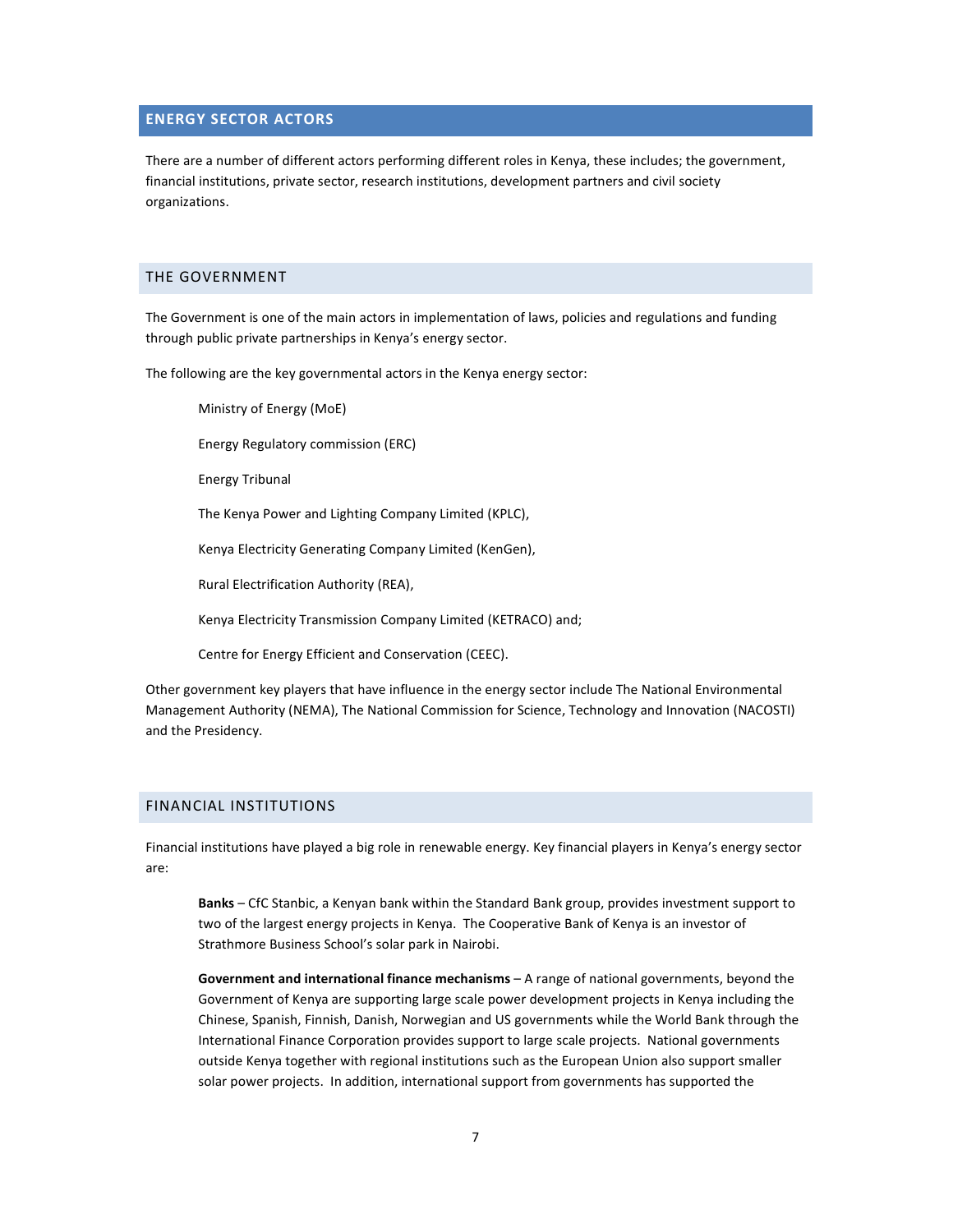development of the Kenya Climate Innovation Centre (KCIC) which provides an innovation hub for entrepreneurs and small businesses working in the renewables sector.

**Other donors and international aid organisations** – Google publically committed its support to the Lake Turkana wind project in 2015 (http://googlegreenblog.blogspot.co.ke/2015/10/investing-inafricas-largest-wind.html), however, donors and international aid organisations have been involved in smaller scale projects, particularly in the renewables area for many years. For example, the solar home system field is dominated by firms that are supported by donor funding to a greater or lesser degree (for example, the German Development Agency, GIZ or GVEP International).

**Private individuals and firms** – Behind most projects a key individuals or firms that have staked their money and reputations on energy projects or the introduction of a new domestic energy appliance. From large international firms such as Vestas (the Danish wind turbine manufacturer) to local solar appliance firms such as Sollatek, firms are central to the financial viability of the market.

**Research Institutions and universities** – Research institutions have an important role in renewable energy. They develop new knowledge and advise government sometimes influencing policy making. There are several research institutions that are important in this field. These include: The Kenya Forestry Research Institute (KEFRI), the International Centre for Insect Physiology and Ecology (ICIPE) and the Kenya Industrial Research and Development Institute (KIRDI). Key universities include: University of Nairobi, Jomo Kenyatta University of Agriculture and Technology (JKUAT) and Strathmore University.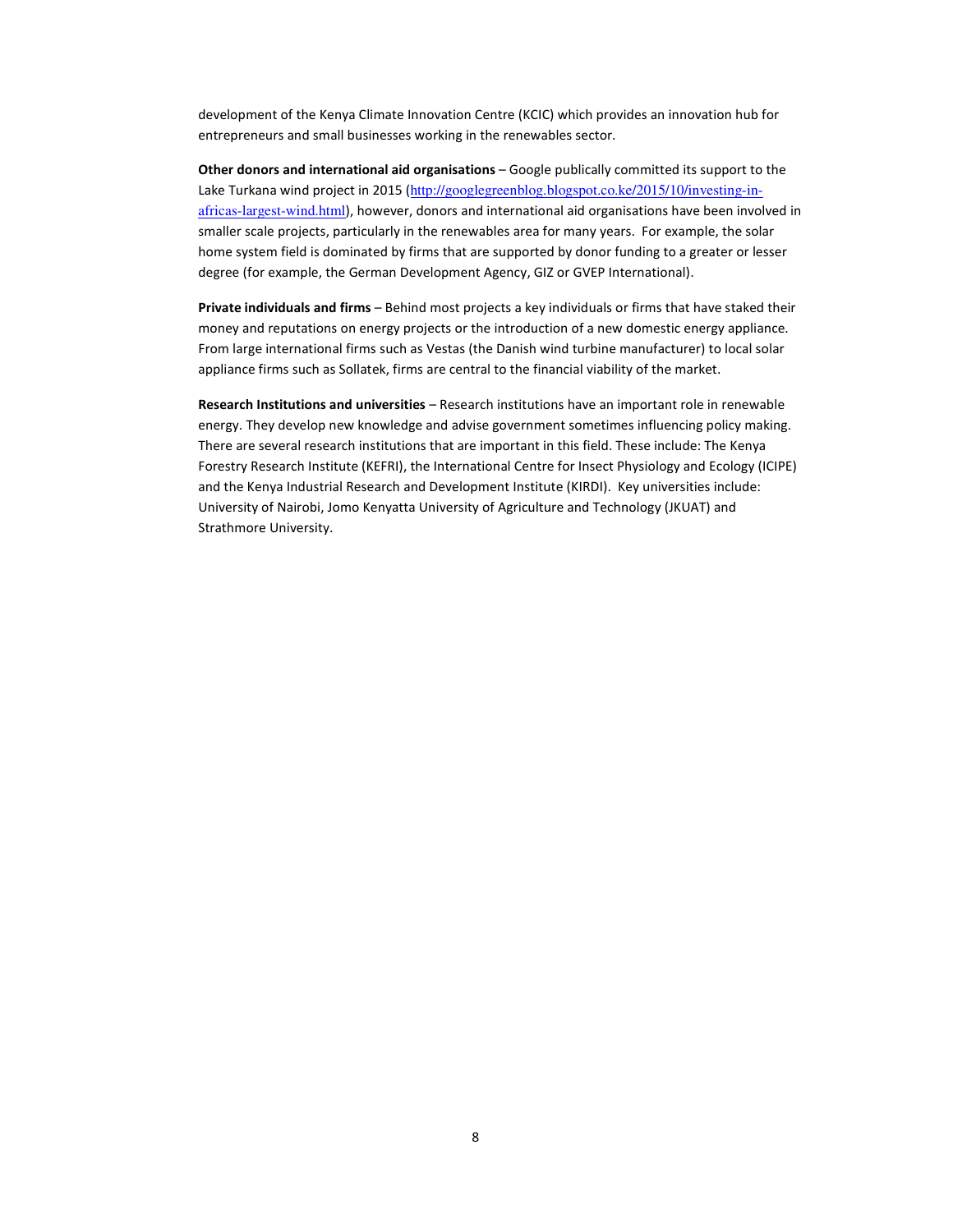#### **DOMESTIC ENERGY APPLIANCES IN KENYA**

This section provides an overview of the current situation with regards three sets of domestic energy appliances which are a major focus of this project's activities: solar water pumps; solar and energy efficient refrigeration and; solar cookers. Because these products are predominately solar powered, a brief overview of the solar energy landscape is provided. This is followed by detailed listings of the current products available in Kenya in the different product categories.

#### AN OVERVIEW OF THE SOLAR ENERGY LANDSCAPE

Solar is one of the emerging renewable energy technologies in Kenya that has the potential to transform the country's energy sector. Kenya is endowed with enormous solar potential at a daily rate of 4-6 KWh/m<sup>2</sup> (ERC, n.d.). A study by M-KOPA Solar and InterMedia (2014) has stated that 'Kenya has emerged as a hot spot for off-grid solar, with 14% of the population [out of 300 households] surveyed using solar as their primary lighting and charging source.' The local solar PV industry in Kenya is mainly emerging from the production of solar PV components such as batteries, controllers, inverters and specialised installation and services. There are four main solar PV market segments:

**Small Pico systems** – very small units comprising a lantern and sometimes a phone charging function. It is estimated that 700,000 lanterns are in use in Kenya. There are currently 29 quality-verified solar lighting products, from 17 manufacturers on sale.

**Solar Home Systems** – larger units providing lighting, phone charging, power for a radio and can, in some instances, provide sufficient power to run a TV. In 2013, the solar homes system market constituted over 80% of the total solar PV market volume.

**Stand-alone institutional PV systems** – these are larger units still which provide power for schools, health centre or homes.

**Stand alone or hybrid (PV-diesel) mini-grids** – these provide power to a number of homes and are therefore found at the community level. The Government of Kenya has been promoting these as a means of bringing electricity to remote areas of the country where grid connectivity would be extremely costly.

**Large scale, grid-connected PV systems** – These solar PV systems are usually large-scale and owned and operated by national power generation utilities and private operators.

#### DOMESTIC ENERGY APPLIANCES IN KENYA

As the above discussion of the solar sector in Kenya highlights, the majority of the discussion in Kenya has been focused on energy generation rather than appliances themselves. Our project's underlying argument is that it isn't energy that changes people's lives; rather, it is what people use the energy for that changes lives. As such, this project focuses on energy technologies, specifically devices or appliances that have a function in the domestic or healthcare arena. A separate report will focus on the current status of appliances in the healthcare sector. This report is interested in the current state of the market in Kenya of energy appliances in the areas of water pumping, refrigeration and cooking.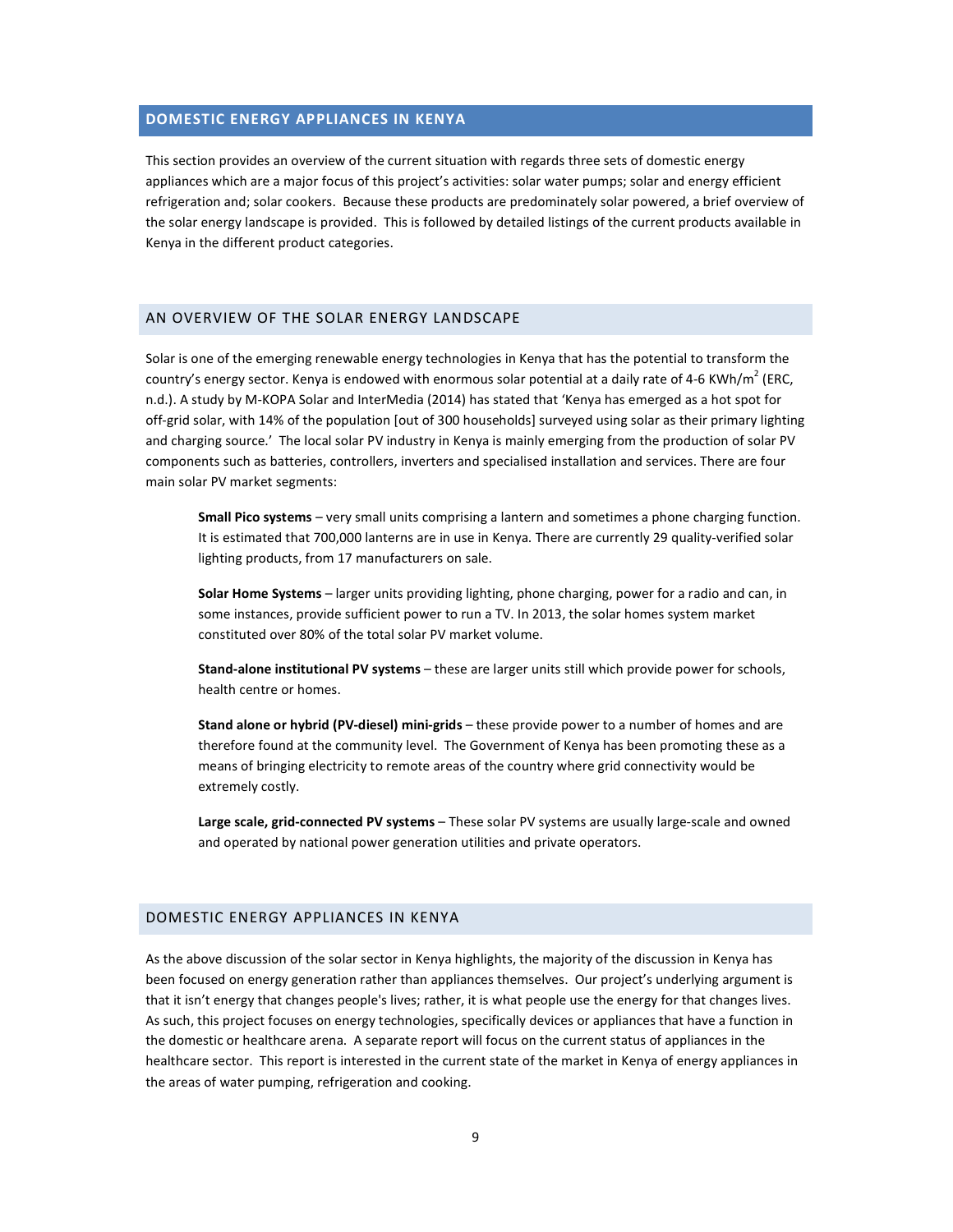### SOLAR WATER PUMPS

The following solar water pumps were found to be on the market in Kenya that are produced by organisations or companies in Kenya. There are also a number of firms that sell imported solar water pumps which are not included in this list.

| <b>Technology</b>                                            | <b>Details</b>                                                                                                                                                                                                                                                                                                                                                                                                                             |
|--------------------------------------------------------------|--------------------------------------------------------------------------------------------------------------------------------------------------------------------------------------------------------------------------------------------------------------------------------------------------------------------------------------------------------------------------------------------------------------------------------------------|
| Future pump<br>Limited                                       | Futurepump Ltd have developed a low cost, solar-powered irrigation pump in<br>Kenya, called the Sunflower. The idea is founded on the fact that 500 million<br>smallholder farmers around the world rely on unpredictable rainfall for their<br>crops.                                                                                                                                                                                     |
|                                                              | The Sunflower offers an alternative to manual water pumping and a cheaper<br>form of irrigation than petrol or diesel pumps. It uses a solar collector that<br>generates steam to drive a simple engine pump. It can lift 12,000 litres/ day from<br>a 7.5m well (more at shallower depths) which can irrigate around 1/2 an acre. The<br>manufacturer argues that the initial investment of around \$400 can be recouped<br>in 1-2 years. |
|                                                              | http://www.futurepump.com/                                                                                                                                                                                                                                                                                                                                                                                                                 |
| Sunculture                                                   | Sunculture sells AgroSolar Kits, an entirely solar-powered drip irrigation system<br>that makes it easier and cheaper for farmers to grow a wide variety of crops. The<br>kit combines solar water pumping technology with high efficiency drip irrigation<br>and includes everything a farmer needs to grow.                                                                                                                              |
|                                                              | The technology producer argues that the kit has the potential of increasing crop<br>yields up to 300%.                                                                                                                                                                                                                                                                                                                                     |
|                                                              | http://sunculture.com/                                                                                                                                                                                                                                                                                                                                                                                                                     |
| Solar World<br>EA Itd                                        | Solar World EA Ltd, offer design information and plans for solar and renewable<br>energy water pumping. They argue that their solar water pumps can pump more<br>water from as deep as 200 meters with less solar panels using a solar tracker<br>than any other pump in the market.<br>http://www.solarworld.co.ke/                                                                                                                       |
|                                                              |                                                                                                                                                                                                                                                                                                                                                                                                                                            |
| Greenlink<br>Kenya<br>(formerly<br>RIWIK Solar<br>Solutions) | RIWIK was a solar company located in Kenya with holding operations in the<br>Netherlands founded in 2011. In 2015 it was acquired by a Dutch solar<br>company, Greenlink. The company have a license for Lorenz solar water pumps<br>from Germany and provide these under tailor made solutions for individual<br>requirements. They argue that anyone who purchases their solar water pump<br>can return their investment in two years.   |
|                                                              | http://riwikeastafrica.com/about-us/                                                                                                                                                                                                                                                                                                                                                                                                       |
| Kickstart<br>International                                   | Kickstart International started in Kenya but now distributes its water pumps to<br>multiple countries around the world. While originally developing a foot                                                                                                                                                                                                                                                                                 |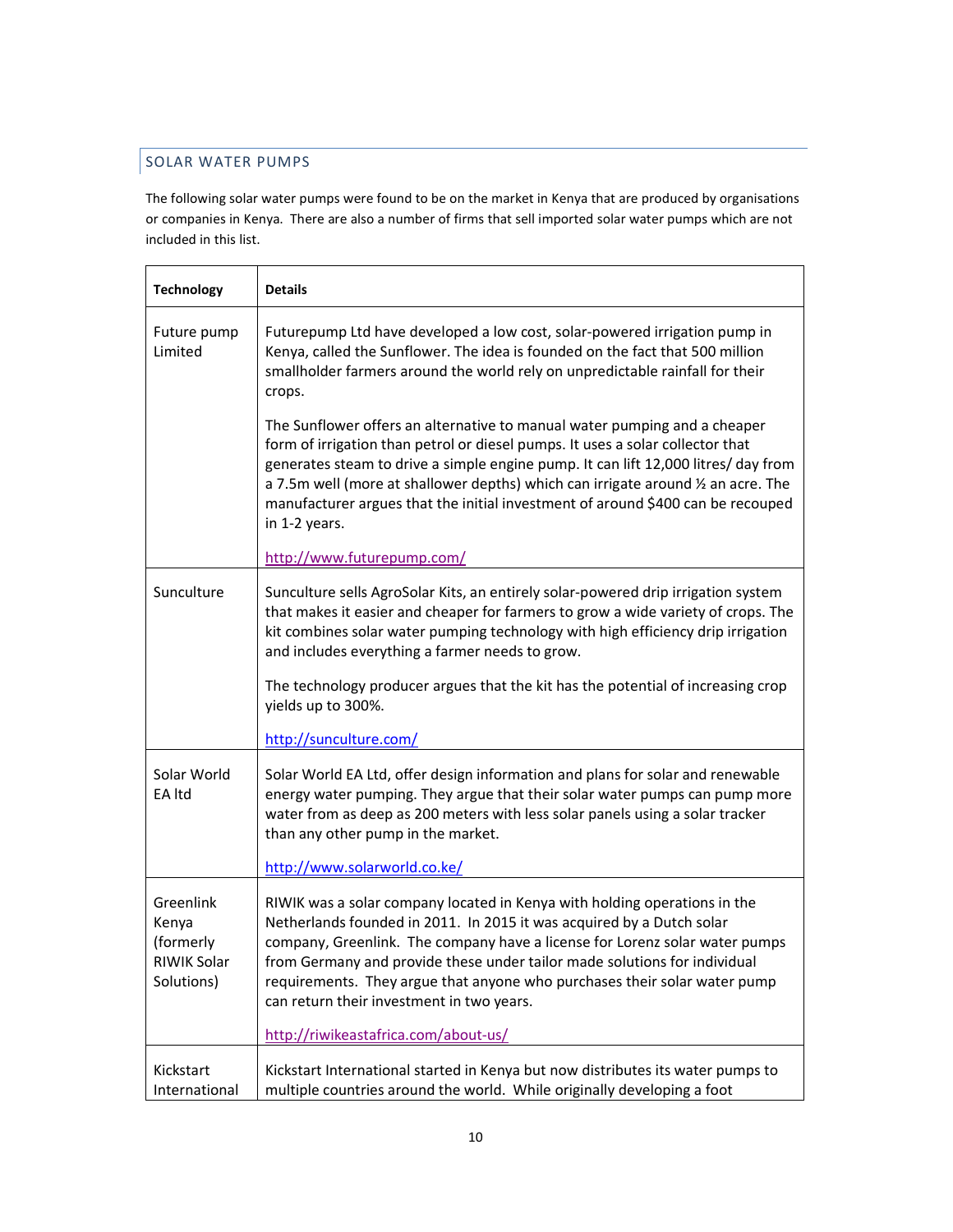| Ltd | operated water pump, Kickstart has recently invented a solar photovoltaic (PV)<br>pump for irrigation. |
|-----|--------------------------------------------------------------------------------------------------------|
|     | http://www.kickstart.org/ and http://kenyacic.org/?q=content/kickstart-<br>international               |

# SOLAR COOKERS

These cookers are rare in Kenya due to the prominence and promotion of improved cookstoves. We have only found one major solar cooker provider in Kenya which is supported by an international not for profit, Solar Cookers International. The solar cooker 'cook kit' is produced outside of Kenya.

The principles of a solar cooker are that they trap heat from the sun through the use of insulated materials and/or encourage the capture of more heat from the sun through the use of reflective materials.

| <b>Technology</b>  | <b>Details</b>                                                                                                                                                                                                                                                                                                          |
|--------------------|-------------------------------------------------------------------------------------------------------------------------------------------------------------------------------------------------------------------------------------------------------------------------------------------------------------------------|
| Sunny<br>Solutions | Sunny Solutions is an initiative focused on promoting the use of solar cookers. In<br>partnership with the Nyakach Community Development Association (NYACODA),<br>Solar Cookers International (SCI) is focusing on the provision of a solar cooker in<br>Kenya.<br>http://www.solarcookers.org/programs/multkenya.html |

#### SOLAR REFRIGERATORS

Solar refrigerators are not produced in Kenya but are imported. There are an increasing number of distributors selling these products in Kenya. Below we provide details of two major products imported into Kenya and sold in the country.

| <b>Technology</b> | <b>Details</b>                                                                                                                                               |
|-------------------|--------------------------------------------------------------------------------------------------------------------------------------------------------------|
| Minus 40          | This fridge is sold as an up-right or a top loading fridge. The upright version<br>includes an icebox option.                                                |
|                   | The cold saver range is designed to work using generator or erratic mains power<br>as it requires only three or four hours of electricity a day to function. |
|                   | www.minus40.co.za                                                                                                                                            |
| Sundanzer         | Argued to be the world's number one selling solar fridge. Product sold in Kenya<br>the 115 and 225 litre capacity top loading design.                        |
|                   | Specifically, SunDanzer is developing a small-scale portable cooling system<br>tailored for use in the Kenyan dairy market.                                  |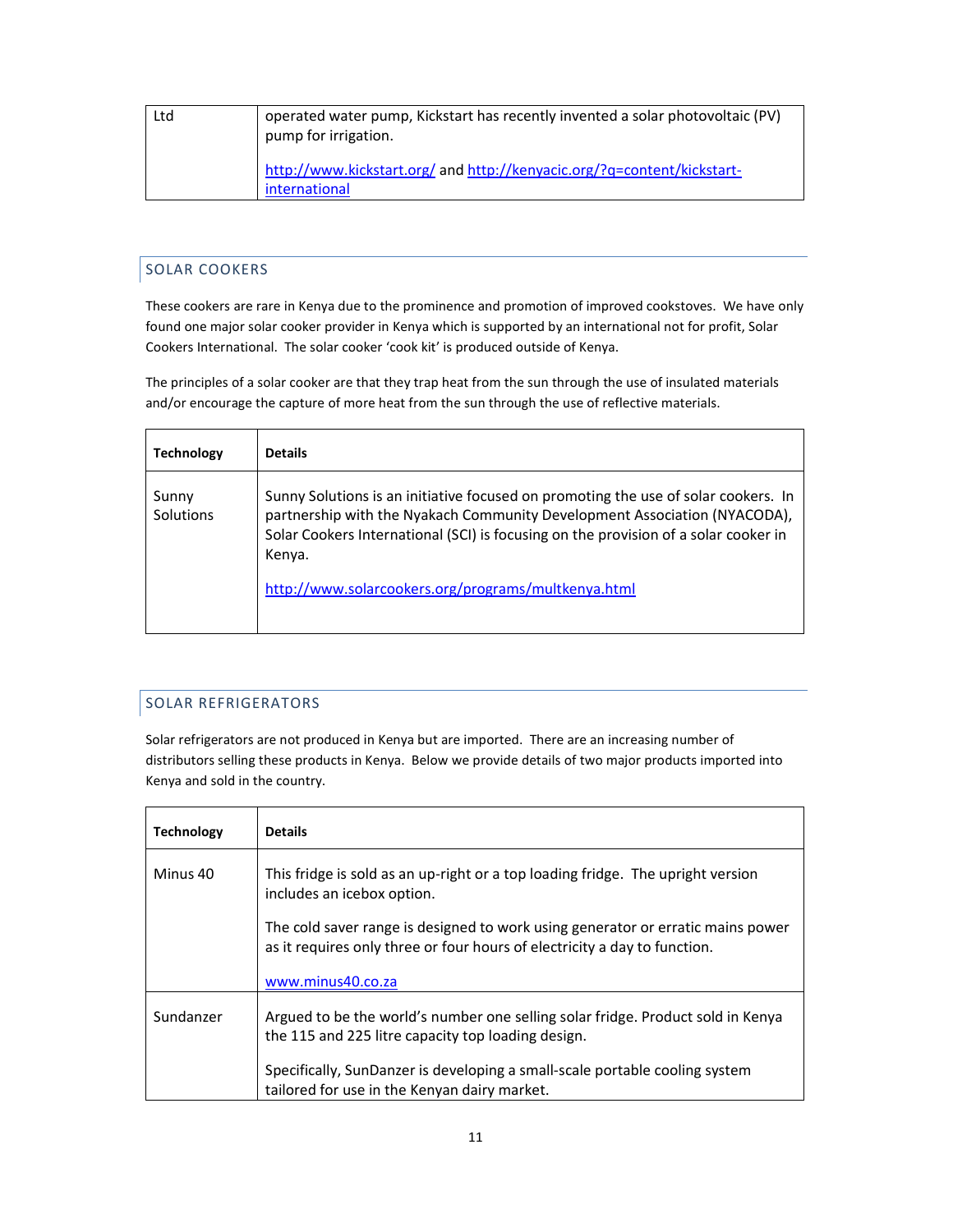| SunDanzer is also evaluating freezing phase-change material into "milk packs" |
|-------------------------------------------------------------------------------|
| www.sundanzer.com                                                             |

## **CONCLUSION**

The main objective of this review was to gain a better understanding of the market for certain domestic energy appliances in Kenya. Despite a strong history of solar technology promotion and a high diffusion of pico and solar home systems, the use of solar powered domestic energy appliances (that are the focus of this project) appears low, with the exception of solar powered water pumps.